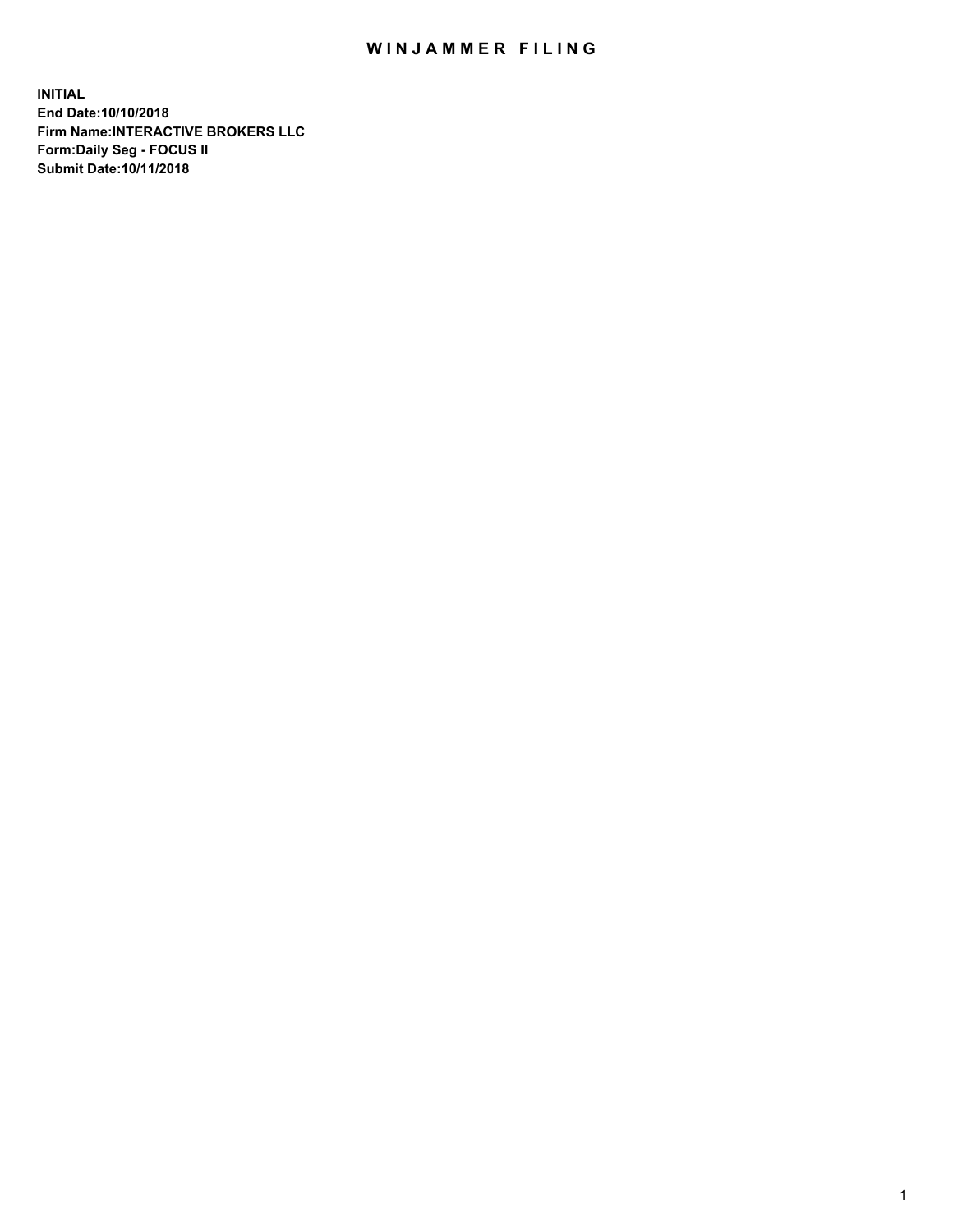**INITIAL End Date:10/10/2018 Firm Name:INTERACTIVE BROKERS LLC Form:Daily Seg - FOCUS II Submit Date:10/11/2018 Daily Segregation - Cover Page**

| Name of Company                                                                                                                                                                                                                                                                                                                | <b>INTERACTIVE BROKERS LLC</b>                                                                  |
|--------------------------------------------------------------------------------------------------------------------------------------------------------------------------------------------------------------------------------------------------------------------------------------------------------------------------------|-------------------------------------------------------------------------------------------------|
| <b>Contact Name</b>                                                                                                                                                                                                                                                                                                            | James Menicucci                                                                                 |
| <b>Contact Phone Number</b>                                                                                                                                                                                                                                                                                                    | 203-618-8085                                                                                    |
| <b>Contact Email Address</b>                                                                                                                                                                                                                                                                                                   | jmenicucci@interactivebrokers.c<br>om                                                           |
| FCM's Customer Segregated Funds Residual Interest Target (choose one):<br>a. Minimum dollar amount: ; or<br>b. Minimum percentage of customer segregated funds required:% ; or<br>c. Dollar amount range between: and; or<br>d. Percentage range of customer segregated funds required between:% and%.                         | $\overline{\mathbf{0}}$<br>$\overline{\mathbf{0}}$<br>155,000,000 245,000,000<br>0 <sub>0</sub> |
| FCM's Customer Secured Amount Funds Residual Interest Target (choose one):<br>a. Minimum dollar amount: ; or<br>b. Minimum percentage of customer secured funds required:%; or<br>c. Dollar amount range between: and; or<br>d. Percentage range of customer secured funds required between:% and%.                            | $\overline{\mathbf{0}}$<br>$\overline{\mathbf{0}}$<br>80,000,000 120,000,000<br>00              |
| FCM's Cleared Swaps Customer Collateral Residual Interest Target (choose one):<br>a. Minimum dollar amount: ; or<br>b. Minimum percentage of cleared swaps customer collateral required:% ; or<br>c. Dollar amount range between: and; or<br>d. Percentage range of cleared swaps customer collateral required between:% and%. | $\overline{\mathbf{0}}$<br>$\underline{\mathbf{0}}$<br>0 <sub>0</sub><br>0 <sub>0</sub>         |

Attach supporting documents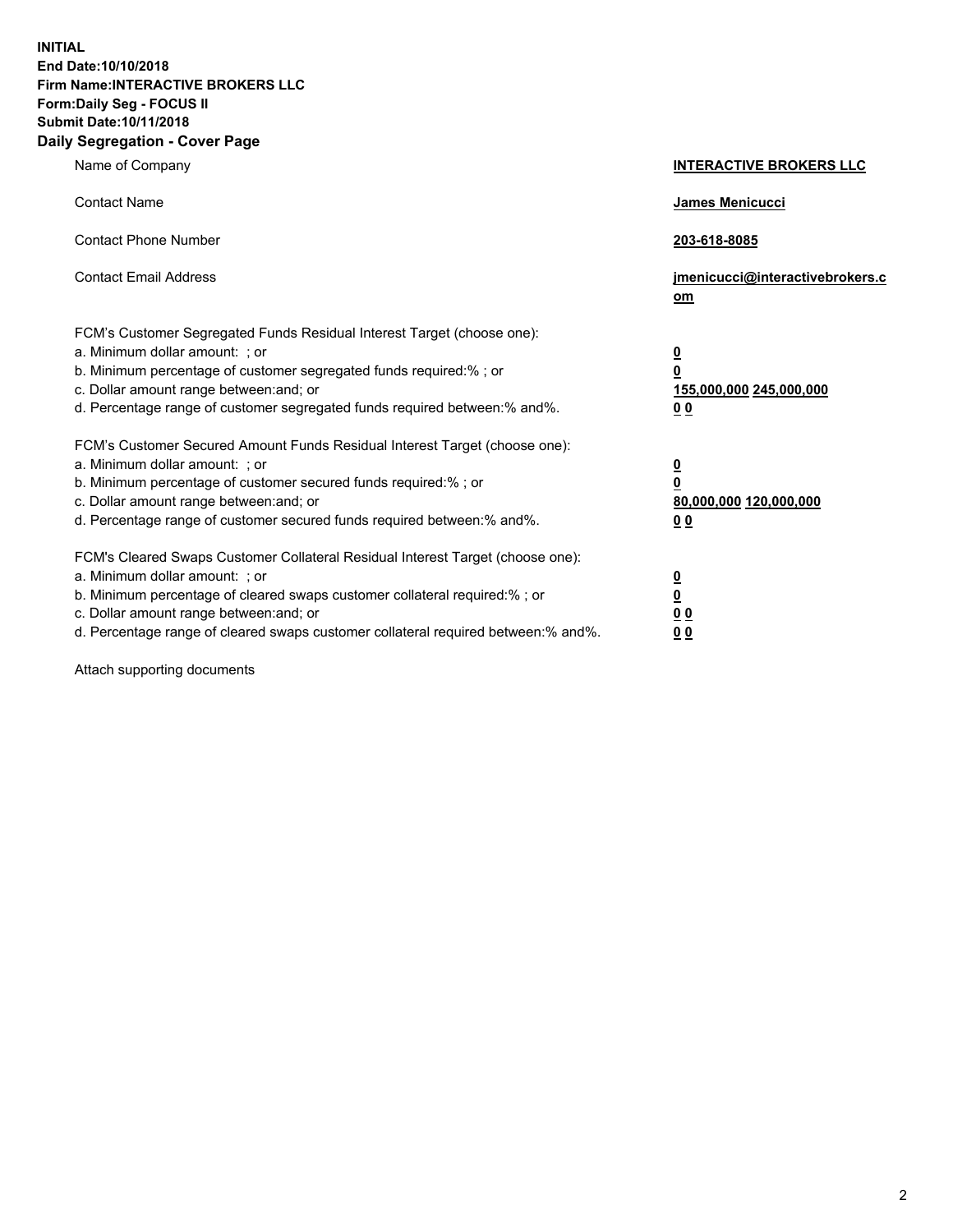## **INITIAL End Date:10/10/2018 Firm Name:INTERACTIVE BROKERS LLC Form:Daily Seg - FOCUS II Submit Date:10/11/2018**

|     | <b>Daily Segregation - Secured Amounts</b>                                                  |                                                |
|-----|---------------------------------------------------------------------------------------------|------------------------------------------------|
|     | Foreign Futures and Foreign Options Secured Amounts                                         |                                                |
|     | Amount required to be set aside pursuant to law, rule or regulation of a foreign            | $0$ [7305]                                     |
|     | government or a rule of a self-regulatory organization authorized thereunder                |                                                |
| 1.  | Net ledger balance - Foreign Futures and Foreign Option Trading - All Customers             |                                                |
|     | A. Cash                                                                                     | 446,103,211 [7315]                             |
|     | B. Securities (at market)                                                                   | $0$ [7317]                                     |
| 2.  | Net unrealized profit (loss) in open futures contracts traded on a foreign board of trade   | 2,584,849 [7325]                               |
| 3.  | Exchange traded options                                                                     |                                                |
|     | a. Market value of open option contracts purchased on a foreign board of trade              | 350,021 [7335]                                 |
|     | b. Market value of open contracts granted (sold) on a foreign board of trade                | -52,507 [7337]                                 |
| 4.  | Net equity (deficit) (add lines 1. 2. and 3.)                                               | 448,985,574 [7345]                             |
| 5.  | Account liquidating to a deficit and account with a debit balances - gross amount           | 5,991 [7351]                                   |
|     | Less: amount offset by customer owned securities                                            | 0 [7352] 5,991 [7354]                          |
| 6.  | Amount required to be set aside as the secured amount - Net Liquidating Equity              | 448,991,565 [7355]                             |
|     | Method (add lines 4 and 5)                                                                  |                                                |
| 7.  | Greater of amount required to be set aside pursuant to foreign jurisdiction (above) or line | 448,991,565 [7360]                             |
|     | 6.                                                                                          |                                                |
|     | FUNDS DEPOSITED IN SEPARATE REGULATION 30.7 ACCOUNTS                                        |                                                |
| 1.  | Cash in banks                                                                               |                                                |
|     | A. Banks located in the United States                                                       | 68,809,822 [7500]                              |
|     | B. Other banks qualified under Regulation 30.7                                              | 0 [7520] 68,809,822 [7530]                     |
| 2.  | Securities                                                                                  |                                                |
|     | A. In safekeeping with banks located in the United States                                   | 397,760,505 [7540]                             |
|     | B. In safekeeping with other banks qualified under Regulation 30.7                          | 0 [7560] 397,760,505 [7570]                    |
| 3.  | Equities with registered futures commission merchants                                       |                                                |
|     | A. Cash                                                                                     | $0$ [7580]                                     |
|     | <b>B.</b> Securities                                                                        | $0$ [7590]                                     |
|     | C. Unrealized gain (loss) on open futures contracts                                         | $0$ [7600]                                     |
|     | D. Value of long option contracts                                                           | $0$ [7610]                                     |
|     | E. Value of short option contracts                                                          | 0 [7615] 0 [7620]                              |
| 4.  | Amounts held by clearing organizations of foreign boards of trade                           |                                                |
|     | A. Cash                                                                                     | $0$ [7640]                                     |
|     | <b>B.</b> Securities                                                                        | $0$ [7650]                                     |
|     | C. Amount due to (from) clearing organization - daily variation                             | $0$ [7660]                                     |
|     | D. Value of long option contracts                                                           | $0$ [7670]                                     |
|     | E. Value of short option contracts                                                          | 0 [7675] 0 [7680]                              |
| 5.  | Amounts held by members of foreign boards of trade                                          |                                                |
|     | A. Cash                                                                                     | 107,938,743 [7700]                             |
|     | <b>B.</b> Securities                                                                        | $0$ [7710]                                     |
|     | C. Unrealized gain (loss) on open futures contracts                                         | 8,343,126 [7720]                               |
|     | D. Value of long option contracts                                                           | 350,021 [7730]                                 |
|     | E. Value of short option contracts                                                          | <mark>-52,507</mark> [7735] 116,579,383 [7740] |
| 6.  | Amounts with other depositories designated by a foreign board of trade                      | $0$ [7760]                                     |
| 7.  | Segregated funds on hand                                                                    | $0$ [7765]                                     |
| 8.  | Total funds in separate section 30.7 accounts                                               | 583,149,710 [7770]                             |
| 9.  | Excess (deficiency) Set Aside for Secured Amount (subtract line 7 Secured Statement         | 134, 158, 145 [7380]                           |
|     | Page 1 from Line 8)                                                                         |                                                |
| 10. | Management Target Amount for Excess funds in separate section 30.7 accounts                 | 80,000,000 [7780]                              |
| 11. | Excess (deficiency) funds in separate 30.7 accounts over (under) Management Target          | <b>54,158,145</b> [7785]                       |
|     |                                                                                             |                                                |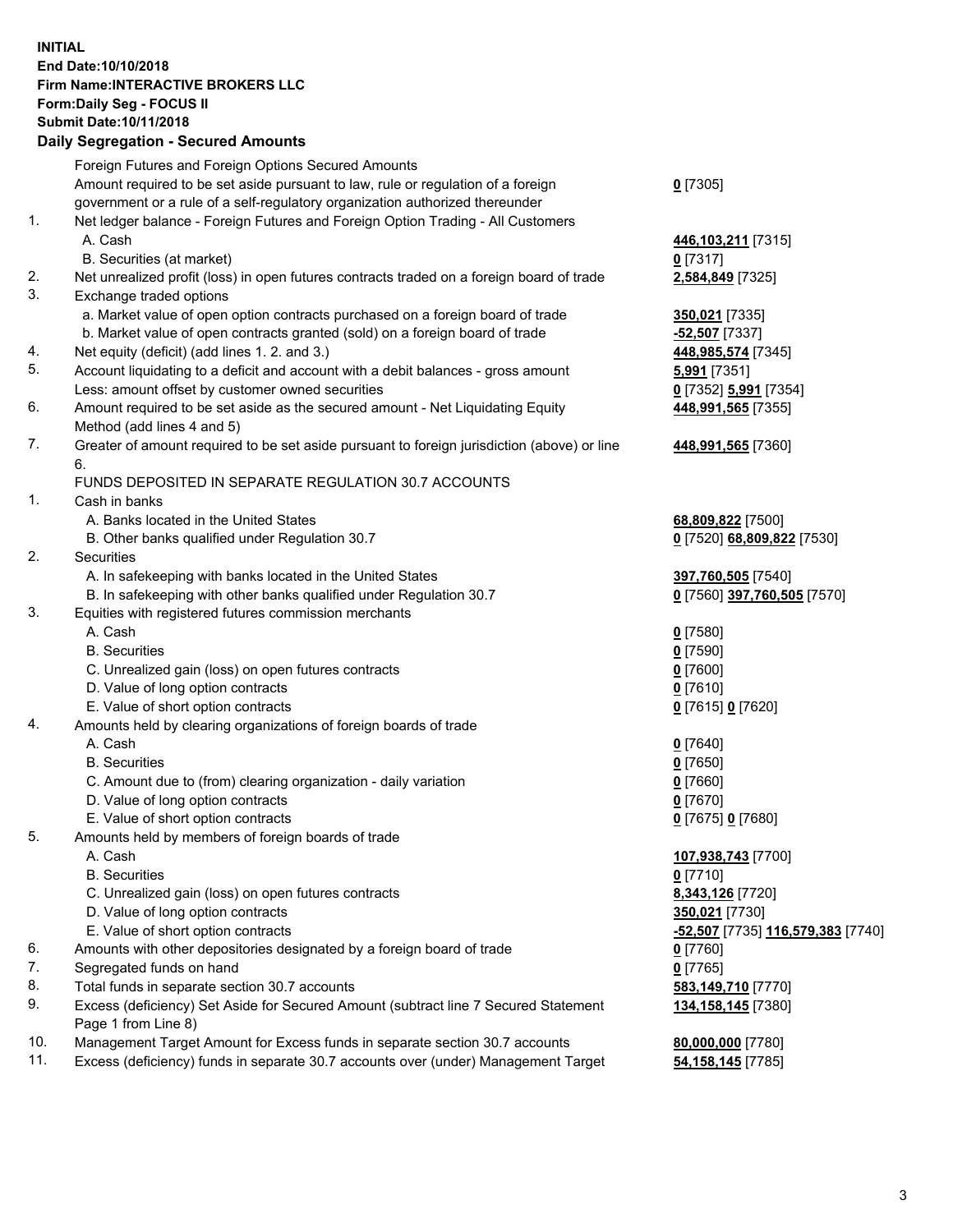**INITIAL End Date:10/10/2018 Firm Name:INTERACTIVE BROKERS LLC Form:Daily Seg - FOCUS II Submit Date:10/11/2018 Daily Segregation - Segregation Statement** SEGREGATION REQUIREMENTS(Section 4d(2) of the CEAct) 1. Net ledger balance A. Cash **4,202,203,306** [7010] B. Securities (at market) **0** [7020] 2. Net unrealized profit (loss) in open futures contracts traded on a contract market **-20,510,153** [7030] 3. Exchange traded options A. Add market value of open option contracts purchased on a contract market **384,598,090** [7032] B. Deduct market value of open option contracts granted (sold) on a contract market **-454,570,165** [7033] 4. Net equity (deficit) (add lines 1, 2 and 3) **4,111,721,078** [7040] 5. Accounts liquidating to a deficit and accounts with debit balances - gross amount **420,793** [7045] Less: amount offset by customer securities **0** [7047] **420,793** [7050] 6. Amount required to be segregated (add lines 4 and 5) **4,112,141,871** [7060] FUNDS IN SEGREGATED ACCOUNTS 7. Deposited in segregated funds bank accounts A. Cash **893,759,931** [7070] B. Securities representing investments of customers' funds (at market) **2,194,455,210** [7080] C. Securities held for particular customers or option customers in lieu of cash (at market) **0** [7090] 8. Margins on deposit with derivatives clearing organizations of contract markets A. Cash **7,054,845** [7100] B. Securities representing investments of customers' funds (at market) **1,352,465,263** [7110] C. Securities held for particular customers or option customers in lieu of cash (at market) **0** [7120] 9. Net settlement from (to) derivatives clearing organizations of contract markets **-71,642,163** [7130] 10. Exchange traded options A. Value of open long option contracts **387,766,659** [7132] B. Value of open short option contracts **-457,755,471** [7133] 11. Net equities with other FCMs A. Net liquidating equity **0** [7140] B. Securities representing investments of customers' funds (at market) **0** [7160] C. Securities held for particular customers or option customers in lieu of cash (at market) **0** [7170] 12. Segregated funds on hand **0** [7150] 13. Total amount in segregation (add lines 7 through 12) **4,306,104,274** [7180] 14. Excess (deficiency) funds in segregation (subtract line 6 from line 13) **193,962,403** [7190] 15. Management Target Amount for Excess funds in segregation **155,000,000** [7194]

16. Excess (deficiency) funds in segregation over (under) Management Target Amount Excess

**38,962,403** [7198]